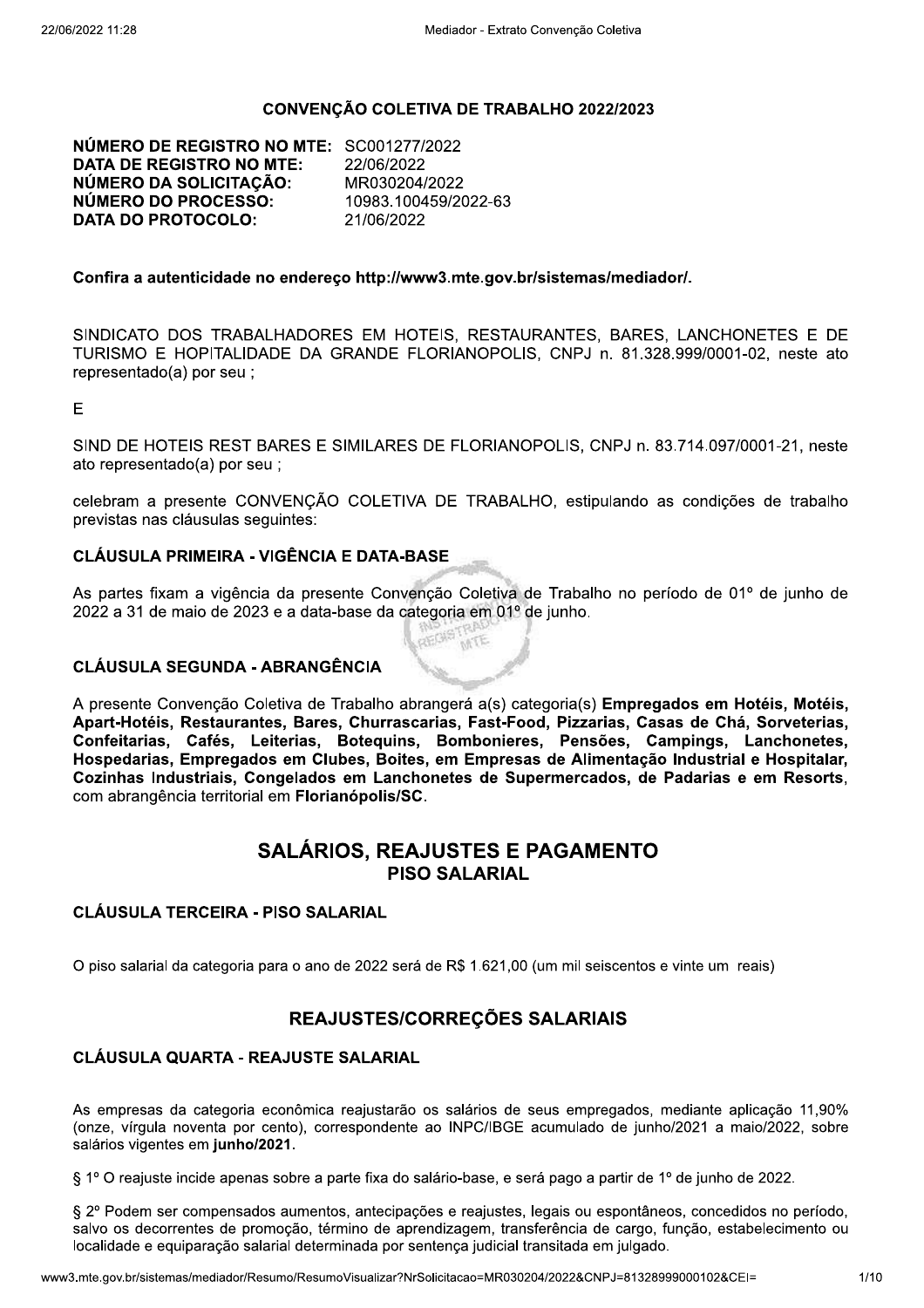## **PAGAMENTO DE SALÁRIO – FORMAS E PRAZOS**

## CLÁUSULA QUINTA - PAGAMENTO DE SALÁRIO EM CONTA-SALÁRIO

O pagamento de salários será feito preferencialmente através de conta-salário aberta especialmente para tal fim em estabelecimento da rede bancária nacional.

### **CLÁUSULA SEXTA - MORA SALARIAL**

Em caso de mora salarial a empresa pagará ao empregado multa de 10% sobre a remuneração vencida e não paga, desde que configurada a culpa da empresa no atraso do pagamento.

§1º Se a mora for superior a vinte dias a multa será de 0,5% (meio por cento) por dia de atraso.

§2º A multa prevista nesta cláusula fica limitada ao valor da obrigação principal.

## **ISONOMIA SALARIAL**

## **CLÁUSULA SÉTIMA - SUBSTITUICÃO**

O empregado que exercer substituição temporária, que não seja meramente eventual, terá direito a salário igual ao do substituído, excluídas as vantagens pessoais, enquanto durar a substituição.

# **DESCONTOS SALARIAIS**

#### CLÁUSULA OITAVA - DESCONTO DE QUEBRA DE MATERIAIS

É vedado descontar dos empregados importância destinada à cobertura de quebra e extravio de materiais ou objetos, inclusive danos a veículos de propriedade da empresa ou de clientes, salvo em caso de culpa ou dolo comprovado.

## OUTRAS NORMAS REFERENTES A SALÁRIOS, REAJUSTES, PAGAMENTOS E **CRITÉRIOS PARA CÁLCULO**

#### **CLÁUSULA NONA - RECIBO DE PAGAMENTO**

Os empregadores fornecerão aos seus empregados, mensalmente, recibo de pagamento discriminando toda a remuneração paga e as respectivas deduções, assim como a contribuição para o FGTS.

## **GRATIFICAÇÕES, ADICIONAIS, AUXÍLIOS E OUTROS** ADICIONAL DE HORA-FXTRA

## **CLÁUSULA DÉCIMA - HORAS EXTRAS**

As horas extraordinárias laboradas de segunda-feira a sábado serão remuneradas com adicional de 75% (setenta e cinco por cento) e as laboradas em domingos e feriados com adicional de 100% (cem por cento).

## **CLÁUSULA DÉCIMA PRIMEIRA - REUNIÕES**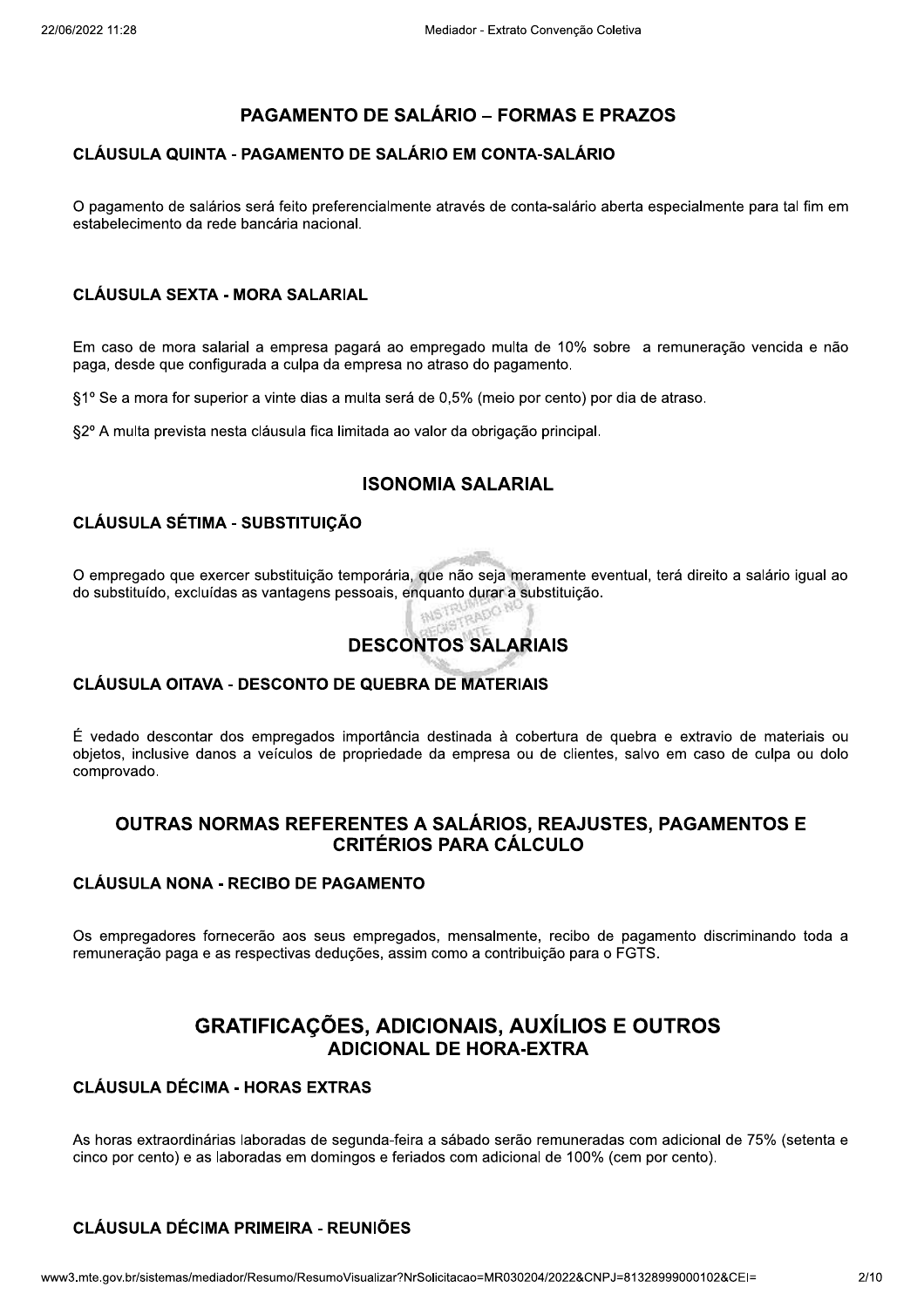As reuniões que exigirem a presenca do empregado deverão ser realizadas durante a jornada de trabalho e, quando realizadas fora do horário de expediente, as horas correspondentes à duração da reunião e aquelas em que o empregado ficar à disposição serão remuneradas com os adicionais de horas extras previstos nesta CCT.

## **ADICIONAL NOTURNO**

### CLÁUSULA DÉCIMA SEGUNDA - ADICIONAL NOTURNO

O adicional noturno para o trabalho realizado entre 22,00h de um dia e 05,00h do dia seguinte será de 25% (vinte e cinco por cento).

## **OUTROS ADICIONAIS**

#### CLÁUSULA DÉCIMA TERCEIRA - QUEBRA DE CAIXA

O empregado que exerce a função de caixa ou assemelhada e está sujeito ao desconto de diferencas no caixa perceberá mensalmente quebra de caixa de 20% (vinte por cento) do seu salário-base.

§1º. O empregado que não exercer a função de caixa com exclusividade receberá o adicional de quebra de caixa apenas proporcionalmente ao tempo de exercício da função de caixa e se estiver sujeito ao desconto de diferenças no caixa, o qual deverá ser documentado, preferencialmente na folha salarial, com cópia para o empregado.

§2º. Não caracterizará ilícito e nem redução salarial a supressão do adicional de quebra de caixa nos casos em que o empregado deixar de exercer a função de caixa ou assemelhada, exceto nos casos em que o empregado foi contratado para a função exclusiva de caixa, nos quais a mudança de função dependerá de mútuo consentimento.

## **CONTRATO DE TRABALHO – ADMISSÃO, DEMISSÃO, MODALIDADES DESLIGAMENTO/DEMISSÃO**

### **CLÁUSULA DÉCIMA QUARTA - DISPENSA POR JUSTA CAUSA**

Ocorrendo a rescisão do contrato de trabalho por iniciativa do empregador, por justa causa, este deverá comunicar ao empregado, por escrito, o motivo da dispensa, sob pena de nulidade.

### CLÁUSULA DÉCIMA QUINTA - HOMOLOGAÇÃO DE RESCISÕES DOS CONTRATOS DE TRABALHO COM MAIS DE UM ANO

Nos contratos de trabalho com mais de doze meses de duração é obrigatória a homologação da respectiva rescisão pelo Sindicato Profissional, mediante apresentação dos documentos relacionados abaixo:

- $\mathbf 1$ . Termo de Rescisão Contratual em cinco vias;
- $2.$ CTPS - Carteira de Trabalho e Previdência Social, devidamente atualizada;
- $3<sub>l</sub>$ Carta de Demissão em 3 vias (aviso prévio, pedido de demissão ou dispensa por justa causa);

Extrato analítico do FGTS ou para fins Rescisórios, emitido pela CNS/CEF, e quias de recolhimento e RE  $\blacktriangle$ comprovando valores não disponíveis em extrato:

 $5.$ GRFC - Guia de Recolhimento da multa sobre o FGTS;

Comunicado de Dispensa (CD) para fins de Seguro-Desemprego (exceto na aposentadoria, dispensa por justa 6. causa e pedido de demissão);

- $\overline{7}$ . Atestado de Saúde Ocupacional/Demissional;
- Atos constitutivos e alterações ou documento de representação da empresa; 8.

www3.mte.gov.br/sistemas/mediador/Resumo/ResumoVisualizar?NrSolicitacao=MR030204/2022&CNPJ=81328999000102&CEI=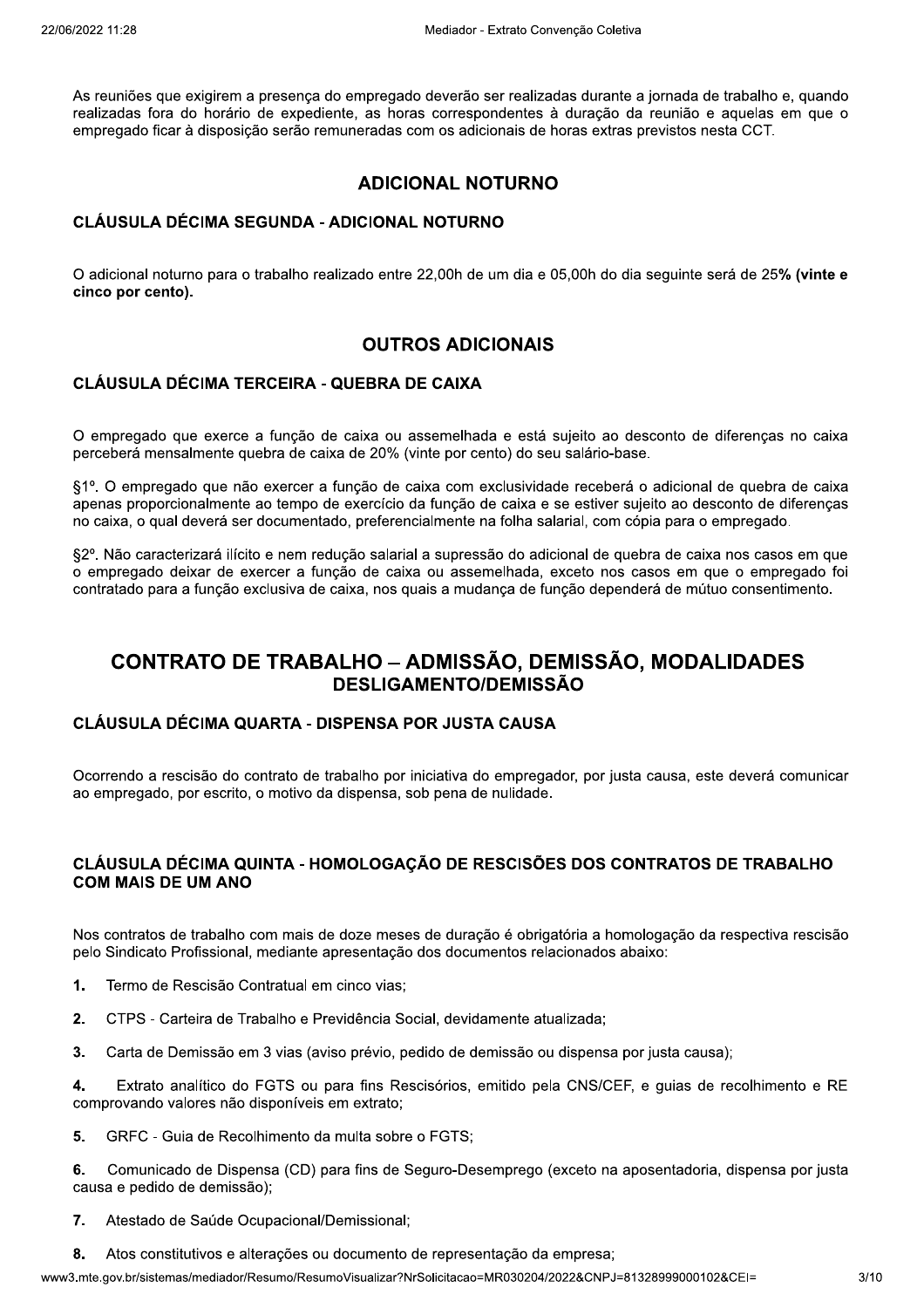9. Comprovação do pagamento das férias dos períodos anteriores à data de demissão ou documentos que comprovem a perda do período:

10. Comprovação de descontos efetuados na rescisão (adiantamento, falta, etc);

11. Apresentação das quias de recolhimento da Contribuição/Imposto Sindical Profissional e Patronal dos 2 anos anteriores à data de desligamento do empregado, sob pena de pagamento de multa no valor equivalente e de comunicação do fato ao sindicato patronal. Constituirá título executivo da obrigação o comunicado feito pelo Sindicato Profissional.

12. RAIS do ano-base imediatamente anterior;

13. Documento demonstrativo das parcelas variáveis, consideradas para o cálculo dos valores pagos na Rescisão -(Ficha Financeira, Recibo de Salário, etc).

14 - Nos contratos com menos de um ano de duração é facultada a homologação perante o Sindicato Profissional. nos termos previstos nesta cláusula.

14.1 - A assistência na homologação do Termo de Rescisão do Contrato de Trabalho tem como propósito revestir de segurança jurídica as relações de trabalho e evitar desnecessárias ações judiciais decorrentes da falta de orientação ao empregado e ao empregador.

14.2 - O pagamento dos valores constantes do Termo de Rescisão Contratual ou recibo de quitação deverá ser feito em moeda corrente, ordem bancária de crédito, transferência eletrônica ou depósito bancário em conta corrente ou poupança do empregado, facultada a utilização da conta não movimentável - conta salário, prevista na Resolução nº 3.402/2006, do Banco Central do Brasil que deverão ser efetuados até dez dias contados a partir do término do contrato (§6ª do artigo 477 da CLT), sob pena de pagamento da multa a favor do empregado, em valor equivalente ao seu salário (§ 8º do artigo 477 da CLT) salvo quando, comprovadamente, o trabalhador der causa à mora. No mesmo prazo e sob as mesmas penas devem ser entregues ao empregado os documentos que comprovem a rescisão

14.3 - Se houver justo motivo e desde que o pagamento e entrega de documentos ao empregado tenham ocorrido nos dez dias previstos no item 15.4, a homologação da rescisão poderá ser feita nos dez dias subsequentes.

14.4 - A falta dos documentos relacionados nesta cláusula impossibilita a homologação.

14.5 - A falta de homologação dos contratos de trabalho nas condições previstas nesta cláusula implica pagamento de multa de meio piso salarial em favor da entidade sindical dos empregados.

## **AVISO PRÉVIO**

#### CLÁUSULA DÉCIMA SEXTA - DISPENSA DO AVISO PRÉVIO

a)Fica dispensado do cumprimento do aviso prévio integral dado pelo empregador ao empregado que obtiver novo emprego antes do término do respectivo aviso, sendo-lhe devida em tal caso a remuneração proporcional aos dias efetivamente trabalhados.

b)O empregado que manifestar a intenção de pedir demissão com pelo menos trinta dias de antecedência da alta da previdência social ou do término da licença maternidade fica desobrigado de cumprir o aviso prévio ou de indenizar o período, ficando a empresa isenta de remunerar os respectivos dias.

c) O empregado que manifestar interesse em seu desligamento imediato e apresentar a empresa Carta que confirme ter proposta de novo emprego, fica isento do cumprimento parcial do respectivo aviso, comprometendo-se apenas em cumprir aviso prévio de 15 dias, ou indenizar a respectiva fração.

d)Não havendo comprovação legal da prova de novo emprego, o empregado terá que cumprir ou indenizar o aviso prévio integral previsto em lei.

## OUTRAS NORMAS REFERENTES A ADMISSÃO, DEMISSÃO E MODALIDADES DE **CONTRATACÃO**

## **CLÁUSULA DÉCIMA SÉTIMA - EXAME DE GRAVIDEZ**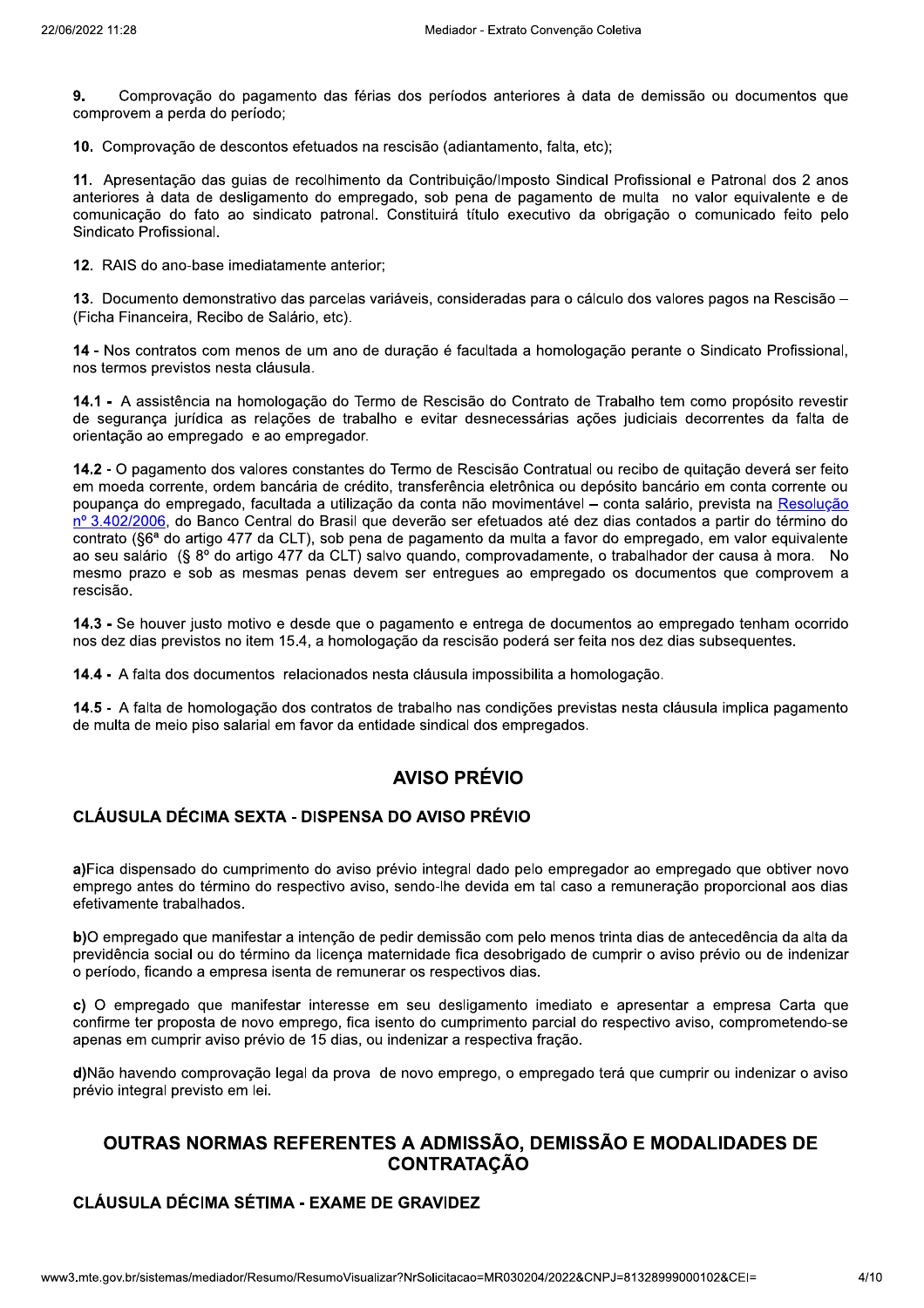Após o comunicado de demissão por qualquer das partes é lícito ao empregador solicitar exame de gravidez.

## RELAÇÕES DE TRABALHO - CONDIÇÕES DE TRABALHO, NORMAS DE **PESSOAL E ESTABILIDADES ESTABILIDADE APOSENTADORIA**

### CLÁUSULA DÉCIMA OITAVA - PRÉ-APOSENTADORIA

Serão garantidos o emprego e o salário ao trabalhador que contar mais de cinco anos de serviços prestados ao mesmo empregador, a partir do momento em que completar tempo de serviço que lhe permita obter aposentadoria previdenciária no prazo máximo de vinte e quatro meses, ressalvado motivo disciplinar ou o não uso do direito,

## OUTRAS NORMAS REFERENTES A CONDIÇÕES PARA O EXERCÍCIO DO TRABALHO

#### **CLÁUSULA DÉCIMA NONA - CHEQUES SEM FUNDO**

Não haverá desconto na remuneração do empregado de importância correspondente a cheques sem fundos recebidos na função de caixa ou assemelhada, desde que cumpridas as normas estabelecidas previamente e por escrito.

## **CLÁUSULA VIGÉSIMA - CONFERENCIA DE CAIXA**

A conferência de valores em caixa será realizada na presença do operador responsável e do gerente ou seu substituto, durante o turno de trabalho. Se houver impedimento para o acompanhamento da conferência, ficará o empregado isento de responsabilidade por eventuais erros existentes.

## JORNADA DE TRABALHO - DURAÇÃO, DISTRIBUIÇÃO, CONTROLE, FALTAS **DESCANSO SEMANAL**

#### **CLÁUSULA VIGÉSIMA PRIMEIRA - DAS FOLGAS E FERIADOS**

a) A folga semanal do empregado deve ser concedida no máximo depois de seis dias de trabalho.

b) Os cônjuges que trabalham em um mesmo estabelecimento que tenha mais de vinte empregados terão direito de gozar a folga semanal no mesmo dia, se assim o desejarem, desde que não trabalhem no mesmo setor ou função.

c) Nas atividades em que não for possível a suspensão do trabalho nos dias feriados civis e religiosos previstos em lei a remuneração será paga em dobro, salvo se o empregador determinar outro dia de folga no prazo máximo de trinta dias.

## **FALTAS**

#### CLÁUSULA VIGÉSIMA SEGUNDA - ABONO DE FALTAS À MÃE OU PAI TRABALHADOR

Será abonada a falta da mãe ou do pai trabalhador para acompanhar filho de até 16 (dezesseis) anos de idade ou portador de necessidades especiais em consulta médica, ato de intervenção cirúrgica, ato de internação e ato de alta hospitalar, mediante comprovação por declaração médica.

Parágrafo Único. Quando mais de um empregado for responsável legal pelo dependente mencionado no caput desta cláusula, somente a um deles se estenderá o benefício.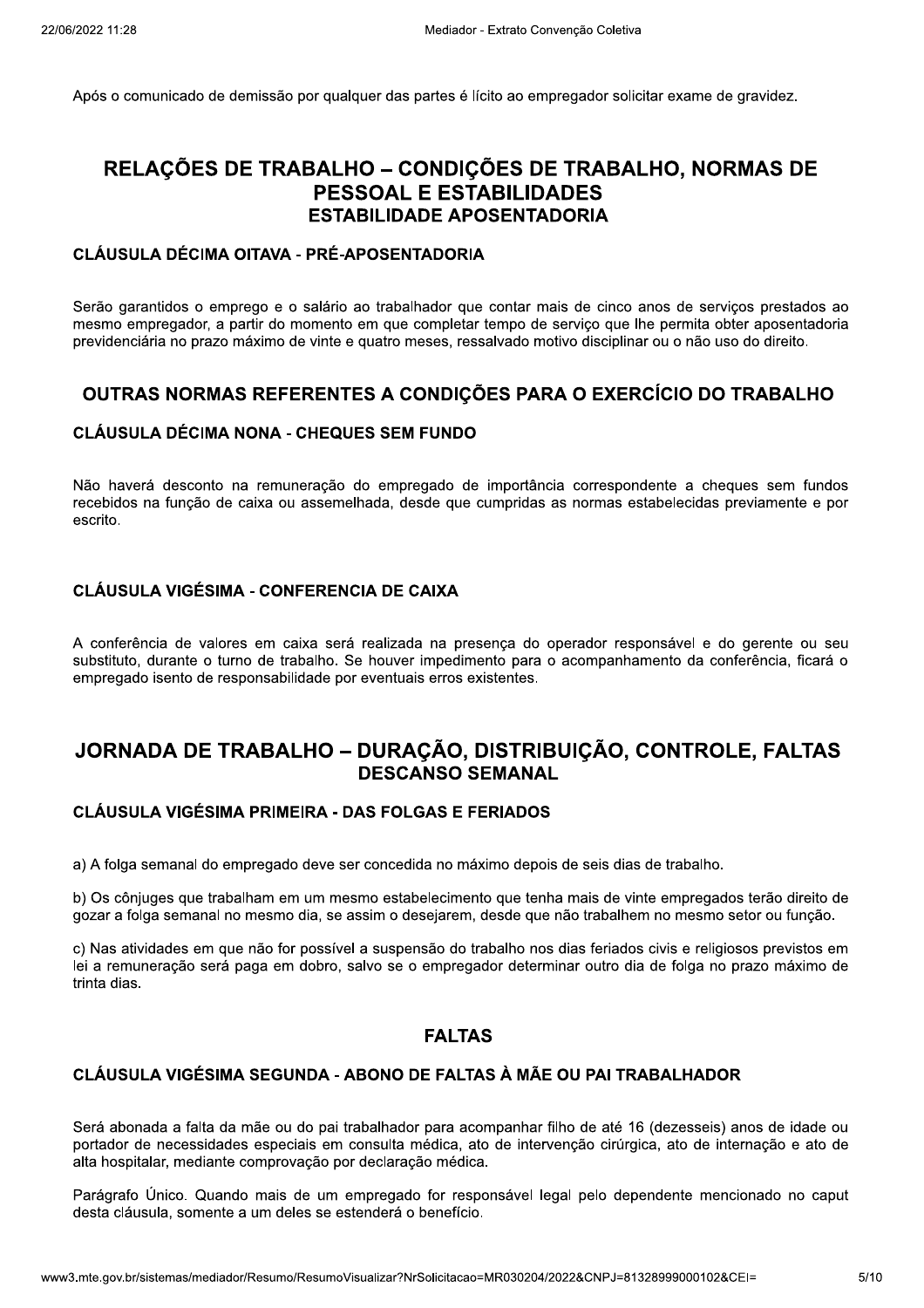### **CLÁUSULA VIGÉSIMA TERCEIRA - ABONO DE FALTA AO ESTUDANTE**

Será abonada a falta do empregado estudante nos horários de exames regulares ou vestibulares coincidentes com os de trabalho desde que realizado em estabelecimento de ensino oficial ou autorizado legalmente e mediante comunicação prévia ao empregador, com o mínimo de 72 (setenta e duas) horas e comprovação oportuna.

#### **CLÁUSULA VIGÉSIMA QUARTA - ABONO DE FALTAS JUSTIFICADAS**

Serão abonadas as faltas dos empregados, sem prejuízo dos salários e do período aquisitivo de férias, nos seguintes casos:

a) 3 (três) dias consecutivos, em caso de falecimento do cônjuge, ascendente, descendente, irmão ou pessoa que, declarada em sua CTPS, viva sob sua dependência.

b) 3 (três) dias úteis ou 5 (cinco) consecutivos a partir da data do casamento ou do dia imediatamente anterior;

c) 5 (cinco) dias consecutivos, ao pai pelo nascimento de filho.

Parágrafo Único - A comprovação do ocorrido deverá ser procedida com a apresentação de certidão de óbito, nascimento ou casamento que deve ser entregue no departamento de pessoal em até 48 (quarenta e oito) horas após o retorno do empregado ao serviço.

## OUTRAS DISPOSIÇÕES SOBRE JORNADA

#### CLÁUSULA VIGÉSIMA QUINTA - JORNADA DO ESTUDANTE

Proíbe-se a prorrogação da jornada de trabalho do empregado estudante, salvo com sua concordância.

## CLÁUSULA VIGÉSIMA SEXTA - COMPENSACÃO DE CHEGADAS TARDIAS E SAÍDAS ANTECIPADAS

Não sofrerá descontos e nem perderá o direito ao Descanso Semanal Remunerado e férias o empregado cujas entradas tardias e saídas antecipadas autorizadas pelo empregador forem compensadas dentro do mesmo dia ou, no máximo, da mesma semana.

## **FÉRIAS E LICENÇAS DURAÇÃO E CONCESSÃO DE FÉRIAS**

## CLÁUSULA VIGÉSIMA SÉTIMA - INÍCIO DE FÉRIAS INDIVIDUAIS OU COLETIVAS

O início das férias coletivas ou individuais não poderá coincidir com dias de folga, domingos, feriados ou dias já compensados.

§1º Comunicado ao empregado o período de gozo de férias individuais ou coletivas, o empregador somente poderá cancelar ou modificar o inicio previsto se ocorrer necessidade imperiosa e, ainda assim, mediante ressarcimento ao empregado dos prejuízos financeiros por este comprovado.

§2º Os membros de uma mesma família que trabalhem em um mesmo estabelecimento que tenha mais de vinte empregados terão direito a gozar as férias no mesmo período, se assim o desejarem, desde que não trabalhem no mesmo setor ou função, observadas as seguintes condições: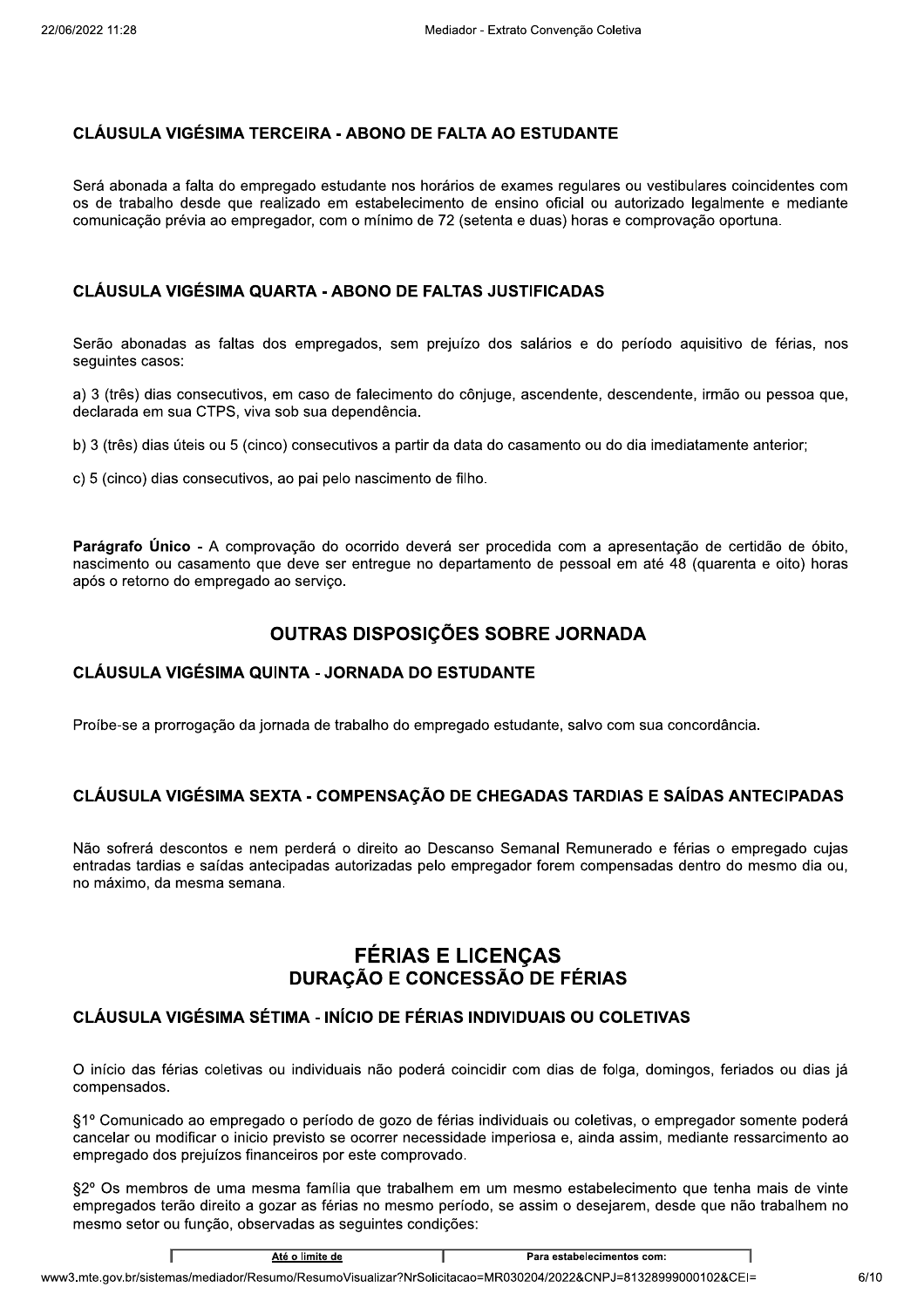| 2 empregados da mesma família | mais de 20 e menos de 30 empregados |
|-------------------------------|-------------------------------------|
| 3 empregados da mesma família | mais de 30 e menos de 40 empregados |
| 4 empregados da mesma família | mais de 40 e menos de 50 empregados |
| 5 empregados da mesma família | mais de 50 e menos de 60 empregados |
| 6 empregados da mesma família | mais de 60 empregados               |

§3ª A empregada que ao final do período de licenca maternidade tiver completado o período aquisitivo terá direito ao gozo de férias no primeiro dia imediato ao término da respectiva licenca, desde que solicite à empresa com antecedência mínima de 30 dias.

## SAÚDE E SEGURANÇA DO TRABALHADOR **EQUIPAMENTOS DE SEGURANÇA**

#### CLÁUSULA VIGÉSIMA OITAVA - EQUIPAMENTOS DE PROTECÃO E INSTRUMENTOS DE TRABALHO

A empresa fornecerá gratuitamente aos trabalhadores, quando exigidos por lei ou pelo empregador, todos os equipamentos de proteção individual, uniformes, calçados e instrumentos de trabalho.

## **ACEITAÇÃO DE ATESTADOS MÉDICOS**

#### **CLÁUSULA VIGÉSIMA NONA - ATESTADOS MÉDICOS E ODONTOLÓGICOS**

Os atestados médicos e odontológicos fornecidos por médicos e dentistas vinculados às entidades sindicais signatárias e ao SUS (Sistema Único de Saúde) serão aceitos para todos os efeitos.

## **PRIMEIROS SOCORROS**

#### CLÁUSULA TRIGÉSIMA - SOCORRO E TRANSPORTE DE ACIDENTADOS. DOENTES E **PARTURIENTES**

Obriga-se o empregador a solicitar aos órgãos públicos competentes socorro ao empregado que sofrer acidente de trabalho, mal súbito ou parto, desde que ocorram no horário de trabalho ou em consequência deste.

## RELAÇÕES SINDICAIS **CONTRIBUIÇÕES SINDICAIS**

#### CLÁUSULA TRIGÉSIMA PRIMEIRA - DESCONTOS EM FAVOR DO SITRATUH / FLORIANÓPOLIS

As empresas obrigam-se a descontar em folha de pagamento, a crédito do SITRATUH / FLORIANÓPOLIS, o valor relativo à mensalidade fixada ao associado, quando autorizado pelo empregado.

### CLÁUSULA TRIGÉSIMA SEGUNDA - CUSTEIO SINDICAL PROFISSIONAL

Em cumprimento ao deliberado pelos empregados da categoria nas Assembleias extraordinárias, as empresas descontarão mensalmente de todos os seus empregados, abrangidos pela presente Convenção Coletiva de Trabalho, a importância equivalente a 0,75% (zero por cento e setenta e cinco centésimos), a incidir sobre o salário base tendo como limite máximo o valor previsto no IV grupo do salário mínimo regional de Santa Catarina - Lei Complementar n. 459/2009, alterado anualmente através de Lei Complementar, a título de Custeio Sindical Profissional, recolhendo as respectivas importâncias em favor do Sindicato dos Trabalhadores em Hotéis, Restaurantes, Bares, Lanchonetes e de Turismo e Hospitalidade da Grande Florianópolis, até o dia 10 (dez) do mês subsequente ao do desconto, em boleto bancário, fornecido pelo mesmo.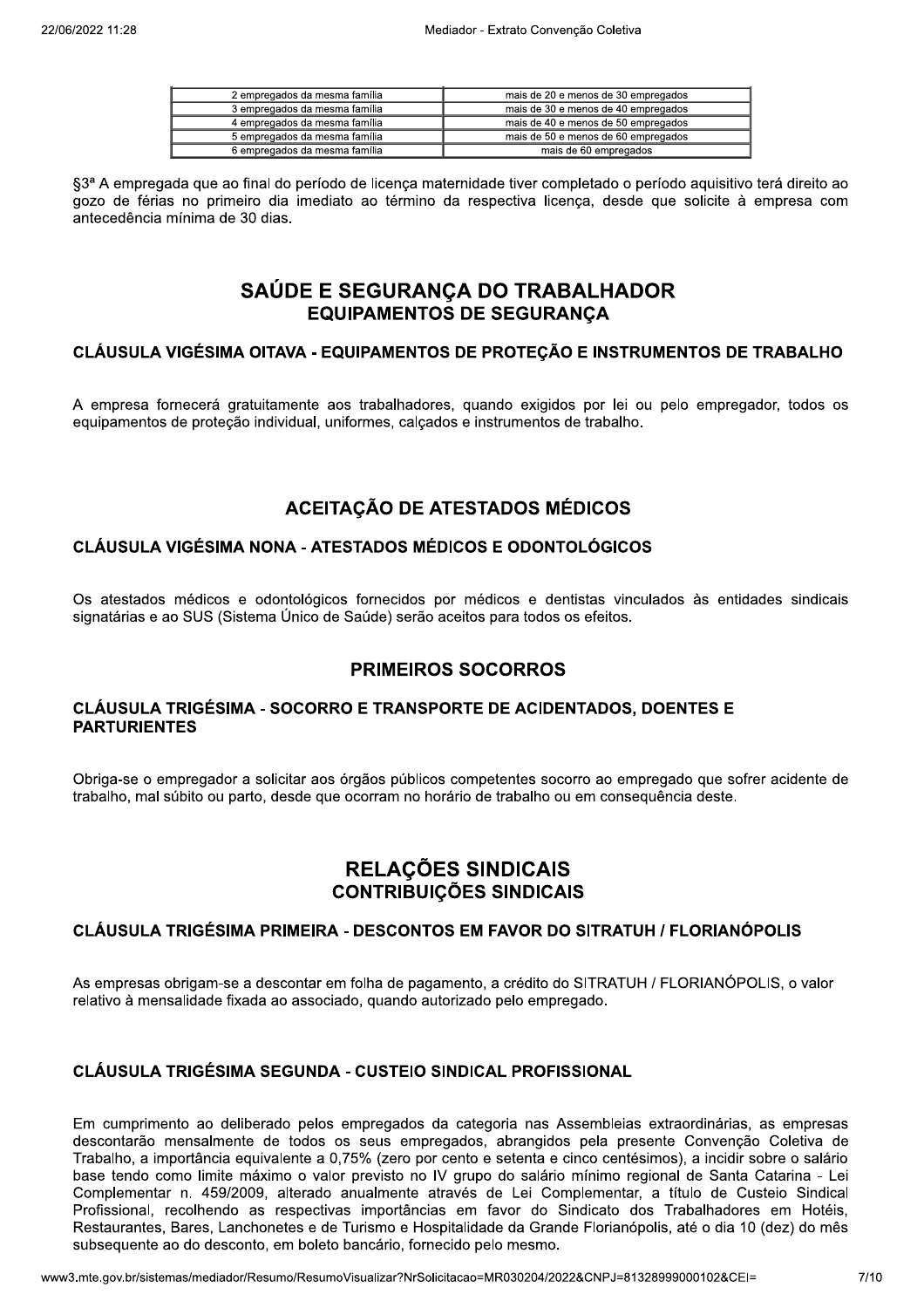- §1º A empresa que não receber o boleto deverá retirá-lo na sede do SITRATUH/FLORIANÓPOLIS ou solicitá-lo através do telefone (048) 3952-0305 ou email sitratuh@sitratuh.org.br
- §2º O recolhimento do CUSTEIO SINDICAL PROFISSIONAL efetuado fora do prazo mencionado no caput acima, será acrescido da multa de 10% (dez por cento), além de juros de mora de 1% (um por cento) ao mês.

### CLÁUSULA TRIGÉSIMA TERCEIRA - CONTRIBUIÇÃO SINDICAL

As Empresas descontarão anualmente de todos os seus empregados, a CONTRIBUICÃO SINDICAL, recolhendo a respectiva importância em favor do Sindicato dos Trabalhadores em Hotéis, Restaurantes, Bares, Lanchonetes e de Turismo e Hospitalidade da Grande Florianópolis.

#### §1º No mês de desconto da Contribuição Sindical, fica suspenso o desconto da Taxa de Custeio Profissional prevista na Cláusula Trigésima segunda desta CCT.

§2º As empresas enviarão ao Sindicato dos empregados até o dia 10 do mês subsequente da base dos descontos da Contribuição Sindical, Relatório da SEFIP/FGTS de seus empregados creditados no mês, através de protocolo ou através do Email sitratuh@sitratuh.org.br

#### CLÁUSULA TRIGÉSIMA QUARTA - CONTRIBUIÇÕES DAS EMPRESAS AO SINDICATO PATRONAL

Em cumprimento ao deliberado pela categoria econômica em Assembleia Geral, todas as empresas representadas pelo Sindicato patronal recolherão em favor da entidade, além da contribuição sindical devida em 31/janeiro de cada ano e da Contribuição Confederativa, uma única cota de Contribuição Negocial Patronal para custeio do processo de negociação/dissídio coletivo, no valor de R\$ 450,00 até 01/08/2022, implicando eventual atraso acréscimo de juros, multa e correção monetária. Para as empresas que efetuarem o recolhimento até 15/07/2022 o valor da contribuição negocial patronal será de R\$ 350,00.

Parágrafo Único. Informações sobre as contribuições patronais e a CCT, assim como sobre a adesão às CONDIÇÕES ESPECIAIS previstas na cláusula 37, poderão ser obtidas pelas empresas no site www.shrbs.org.br. fone (48) 3224-8233, e-mail shrbs@shrbs.org.br, ou diretamente na sede do Sindicato à Praca Olívio Amorim. 120. Centro, Florianópolis, SC, CEP 88020-090.

## DIREITO DE OPOSIÇÃO AO DESCONTO DE CONTRIBUIÇÕES SINDICAIS

#### CLÁUSULA TRIGÉSIMA QUINTA - DIREITO DE OPOSIÇÃO

Será garantido ao empregado não sindicalizado o direito de oposição ao desconto do CUSTEIO SINDICAL PROFISSIONAL desde que o faca de próprio punho, pessoalmente, munido de documento de identificação e CPF, até o dia 10 no mês previsto para o desconto, conforme deliberação das Assembléias Gerais.

35.1 - Oposição levada a efeito mediante listas, mesmo enviadas ao Sindicato profissional através de cartório, serão consideradas desacato à Assembleia Geral e nulas de pleno direito, na forma do art. 9º da Consolidação das Leis do Trabalho.

35.2 - As empresas enviarão ao Sindicato Profissional, até o dia 30 do mês subsequente ao do desconto, a relação dos empregados contribuintes.

## OUTRAS DISPOSIÇÕES SOBRE RELAÇÃO ENTRE SINDICATO E EMPRESA

### **CLÁUSULA TRIGÉSIMA SEXTA - GUIAS DE RECOLHIMENTO**

O Sindicato Profissional fornecerá às empresas guias ou boletos para recolhimento das importâncias devidas.

Parágrafo Único: As empresas enviarão ao Sindicato Profissional, até o dia 30 do mês subseguente ao do desconto, relação dos empregados contribuintes indicando a remuneração que serviu de base para o desconto.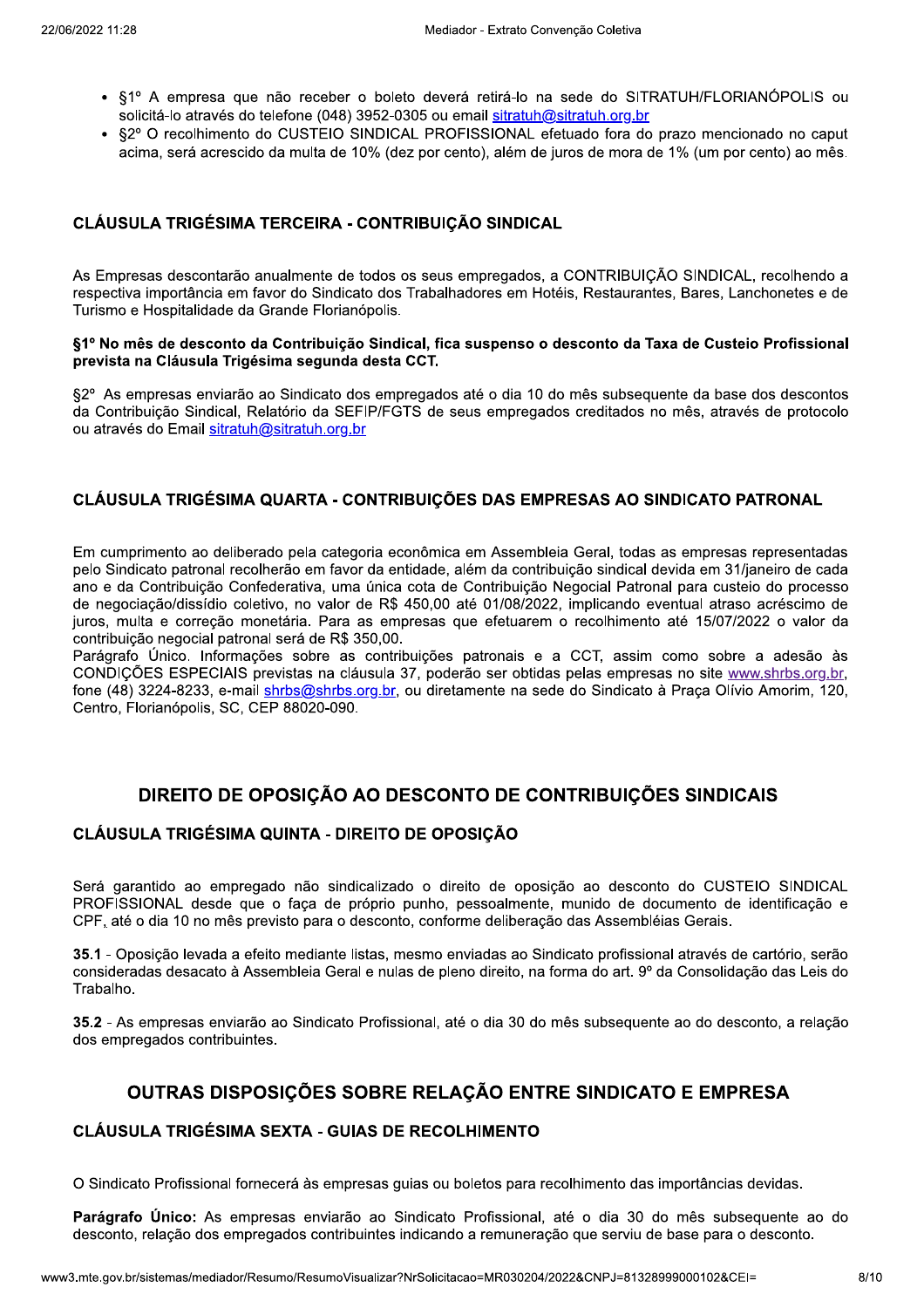### CLÁUSULA TRIGÉSIMA SÉTIMA - CONDICÕES ESPECIAIS POR ADESÃO

Nos termos dos artigos 611-A e 59-Ada CLT, as empresas poderão, mediante TERMO DE ADESÃO ESPECÍFICO elaborado e assinado pelos dois Sindicatos que assinam esta CCT:

37.1 - praticar flexibilização da jornada de trabalho administrada por **BANCO DE HORAS DE UM ANO**, para compensação de jornada em até doze meses (art. 611-A, inciso II, da CLT), mediante TERMO DE ADESÃO ESPECÍFICO da empresa e empregados para tal fim perante e com a assistência dos sindicatos que firmam o presente instrumento normativo.

37.2 - praticar compensação de jornada em ESCALA DE REVEZAMENTO 12X36 HORAS (art. 59-A da CLT), mediante TERMO DE ADESÃO ESPECÍFICO da empresa e empregados para tal fim perante e com a assistência dos sindicatos que firmam o presente instrumento normativo.

37.3 - praticar INTERVALO INTRATURNOS MÍNIMO DE 30 MINUTOS E MÁXIMO DE CINCO HORAS (art. 71, caput, parte final, e art. 611-A, inciso III, da CLT), mediante TERMO DE ADESÃO ESPECÍFICO da empresa e empregados para tal fim perante e com a assistência dos sindicatos que firmam o presente instrumento normativo.

37.4 - praticar COBRANCA DE TAXA DE SERVICO/GORJETAS (art. 457 da CLT), mediante TERMO DE ADESÃO ESPECÍFICO da empresa e empregados para tal fim perante e com a assistência dos sindicatos que firmam o presente instrumento normativo.

37.5 - praticar trabalho em domingos e feriados, mediante TERMO DE ADESÃO ESPECÍFICO da empresa e empregados para tal fim perante e com a assistência dos sindicatos que firmam o presente instrumento normativo, nos termos previstos pela Lei nº10.101/2000.

§1º Para a adesão a qualquer das condições especiais mencionadas nesta cláusula, empresa e empregados deverão apresentar ao Sindicato Patronal e ao Sindicato dos Empregados reguerimento, devidamente assinado pelos interessados, manifestando expressa intenção de aderir à condição especial, fazendo acompanhar referido requerimento de:

a) relação com nome, nacionalidade, estado civil, função/cargo, número da CTPS e data de admissão dos seus empregados, que deverão estar com suas contribuições quites perante o Sindicato Profissional.

b) quando se tratar da adesão à COBRANÇA DE TAXA DE SERVIÇO/GORJETA, a empresa deverá apresentar também comprovante de opção pelo SIMPLES, se for o caso, e relação com critérios de custeio e rateio definidos pela empresa e empregados para distribuição da Gorjeta.

§ 2º A empresa que praticar qualquer das condições previstas nesta cláusula sem adesão expressa fica sujeita:

a) a apresentar a RAIZ dos últimos 12 meses e o CAGED dos últimos seis meses, mediante simples notificação do Sindicato Profissional:

b) à multa mensal de meio piso salarial da categoria, acrescido de correção monetária, em favor do Sindicato Profissional, enguanto perdurar a infração, contada do momento em que a empresa for notificada da irregularidade.

### CLÁUSULA TRIGÉSIMA OITAVA - AVISOS E COMUNICAÇÕES

As empresas com mais de dez empregados destinarão local apropriado para a colocação de quadro de avisos e comunicações de interesse geral da categoria, vedada, porém, qualquer publicação capaz de prejudicar a normalidade das relações entre a empresa e seus empregados

## **DISPOSIÇÕES GERAIS** APLICAÇÃO DO INSTRUMENTO COLETIVO

#### CLÁUSULA TRIGÉSIMA NONA - MICRO-EMPRESAS, EMPRESAS DE PEQUENO PORTE E **OPTANTES PELO SIMPLES**